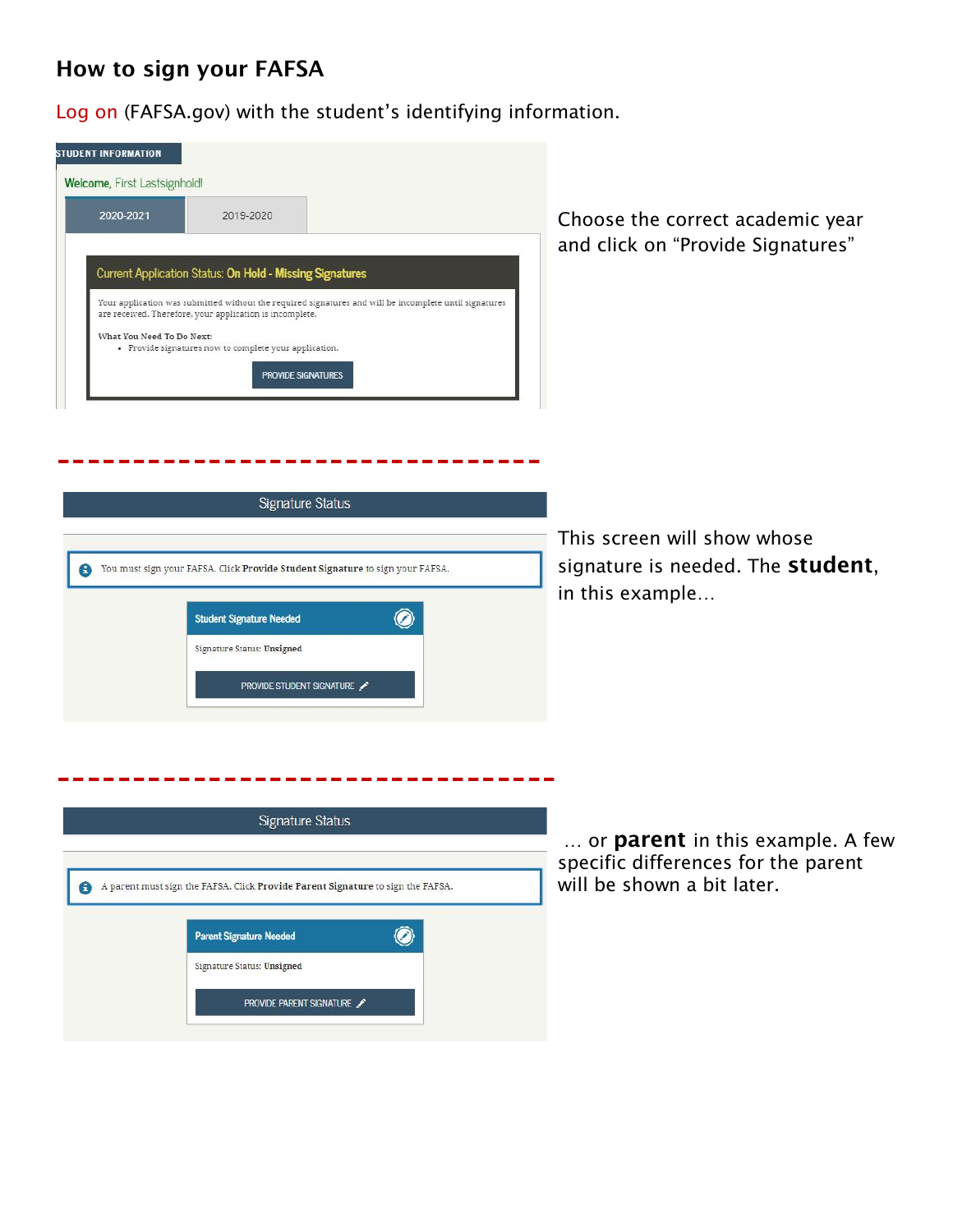#### **Signature Options**



SUBMIT MY FAFSA NOW O

The first option, **electronically**, is best. This can only be done if the person

If you will print a signature page, skip to the

Before actually "signing" your FAFSA, you must agree to the terms shown.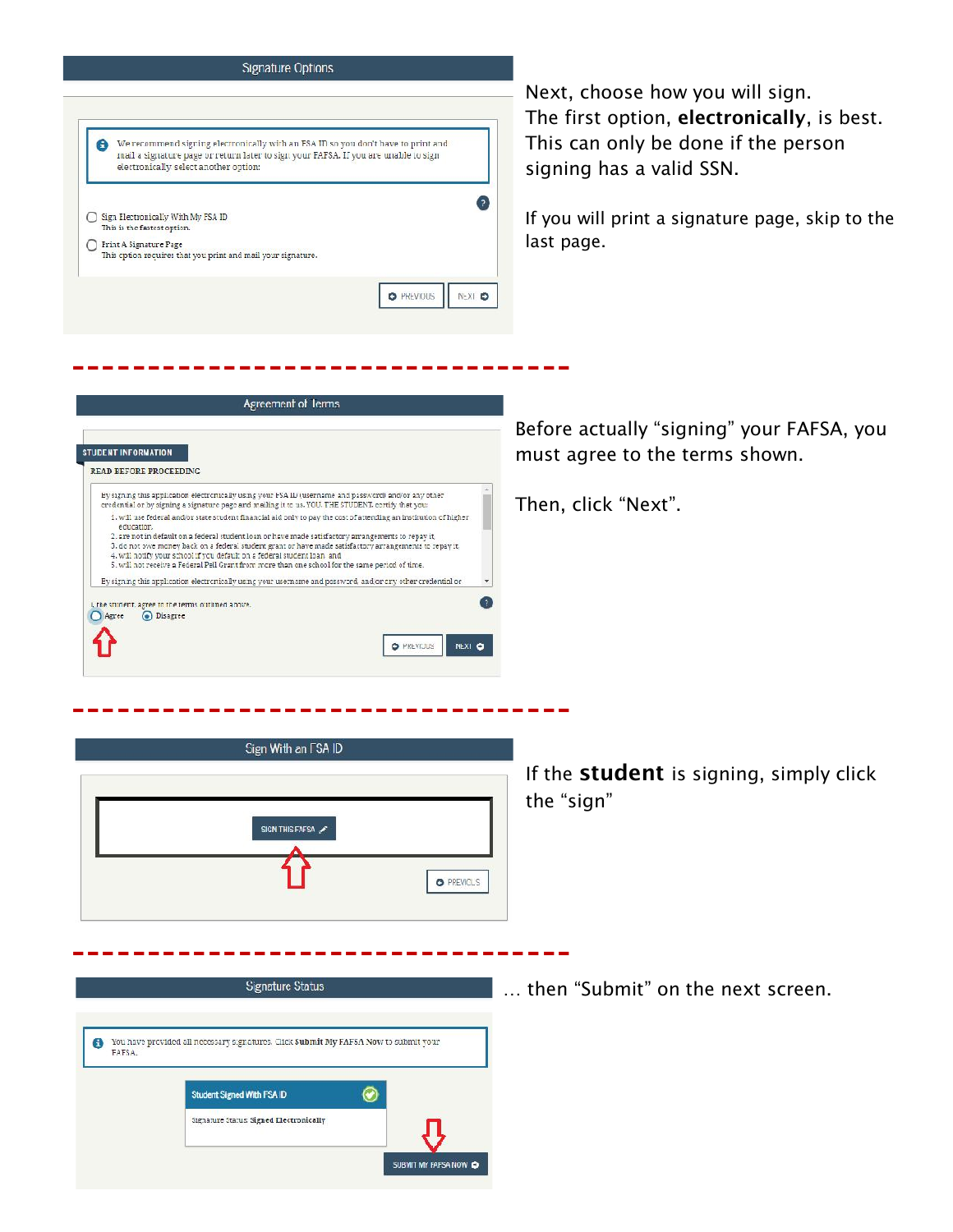| If the <b>parent</b> is signing, check if<br>you are "Parent 1" or "Parent 2"<br>$\left( \frac{2}{3} \right)$<br>Parent 2 (father / mother / stepparent)<br><b>O</b> PREVIOUS<br>then provide your identifying<br>$\left( 2\right)$<br>Parent 2 (father / mother / stepparent)<br>information, and click "Sign".<br>$\lceil$ ?<br>$\left[\frac{1}{2},\frac{1}{2},\frac{1}{2}\right]$<br>- 2<br><b>Fillip</b><br>11/11/1978 | PARENT INFORMATION<br>Are you signing as the student's Parent 1 (father/mother/stepparent) or Parent 2 (father/mother/stepparent)?<br>Parent 1 (father / mother / stepparent)<br>PARENT INFORMATION<br>Are you signing as the student's Parent 1 (father/mother/stepparent) or Parent 2 (father/mother/stepparent)?<br>⊙ Parent 1 (father / mother / stepparent)<br>Parent 1 (father's/mother's/stepparent's) Social Security Number:<br>966-75-2001<br>Parent 1 (father's/mother's/stepparent's) last name:<br>Edit<br>Parent 1 (father's/mother's/stepparent's) date of birth: |
|----------------------------------------------------------------------------------------------------------------------------------------------------------------------------------------------------------------------------------------------------------------------------------------------------------------------------------------------------------------------------------------------------------------------------|----------------------------------------------------------------------------------------------------------------------------------------------------------------------------------------------------------------------------------------------------------------------------------------------------------------------------------------------------------------------------------------------------------------------------------------------------------------------------------------------------------------------------------------------------------------------------------|
|                                                                                                                                                                                                                                                                                                                                                                                                                            |                                                                                                                                                                                                                                                                                                                                                                                                                                                                                                                                                                                  |
|                                                                                                                                                                                                                                                                                                                                                                                                                            |                                                                                                                                                                                                                                                                                                                                                                                                                                                                                                                                                                                  |
|                                                                                                                                                                                                                                                                                                                                                                                                                            |                                                                                                                                                                                                                                                                                                                                                                                                                                                                                                                                                                                  |
|                                                                                                                                                                                                                                                                                                                                                                                                                            |                                                                                                                                                                                                                                                                                                                                                                                                                                                                                                                                                                                  |
|                                                                                                                                                                                                                                                                                                                                                                                                                            |                                                                                                                                                                                                                                                                                                                                                                                                                                                                                                                                                                                  |
|                                                                                                                                                                                                                                                                                                                                                                                                                            |                                                                                                                                                                                                                                                                                                                                                                                                                                                                                                                                                                                  |
|                                                                                                                                                                                                                                                                                                                                                                                                                            |                                                                                                                                                                                                                                                                                                                                                                                                                                                                                                                                                                                  |
|                                                                                                                                                                                                                                                                                                                                                                                                                            |                                                                                                                                                                                                                                                                                                                                                                                                                                                                                                                                                                                  |
|                                                                                                                                                                                                                                                                                                                                                                                                                            |                                                                                                                                                                                                                                                                                                                                                                                                                                                                                                                                                                                  |
|                                                                                                                                                                                                                                                                                                                                                                                                                            | SIGN AS PARENT 1 O<br><b>O</b> PREVIOUS                                                                                                                                                                                                                                                                                                                                                                                                                                                                                                                                          |

### 2020-2021 Confirmation Page

| <b>Congratulations, FIRSTI</b><br>Your FAFSA was successfully submitted to Federal Student Aic.                                                                                                                                                                                                                                                                                                                                                                                                                           |
|---------------------------------------------------------------------------------------------------------------------------------------------------------------------------------------------------------------------------------------------------------------------------------------------------------------------------------------------------------------------------------------------------------------------------------------------------------------------------------------------------------------------------|
| Confirmation Number: E 10100021208 12/04/2019 12:33:00                                                                                                                                                                                                                                                                                                                                                                                                                                                                    |
| Data Release Number (DRN) 9999                                                                                                                                                                                                                                                                                                                                                                                                                                                                                            |
| <b>What Happens Next</b><br>. In 7-10 husiness days, we will mail you a Student Aid Report (SAR) notifying you that your PAFSA was<br>processed.<br>. Vour FAFSA information will be made available to your school(s), and they will use it to determine the aid<br>you may be eligible to receive.<br>. Vour school(s) will contact you if they need more information or when they are ready to discuss your<br>tingucial aid award.<br>. If you have questions about your hnancial aid package, contact your schoolis!, |
| <b>PRINT THIS PAGE &amp;</b>                                                                                                                                                                                                                                                                                                                                                                                                                                                                                              |

Once you see the confirmation page, the process is complete.

Colleges will receive the results in 48-72 hours.

**Questions?** Call the federal student aid processing center at 800-4FEDAID (800- 433-3243) or the Office of Financial Aid at 847-735-5103.